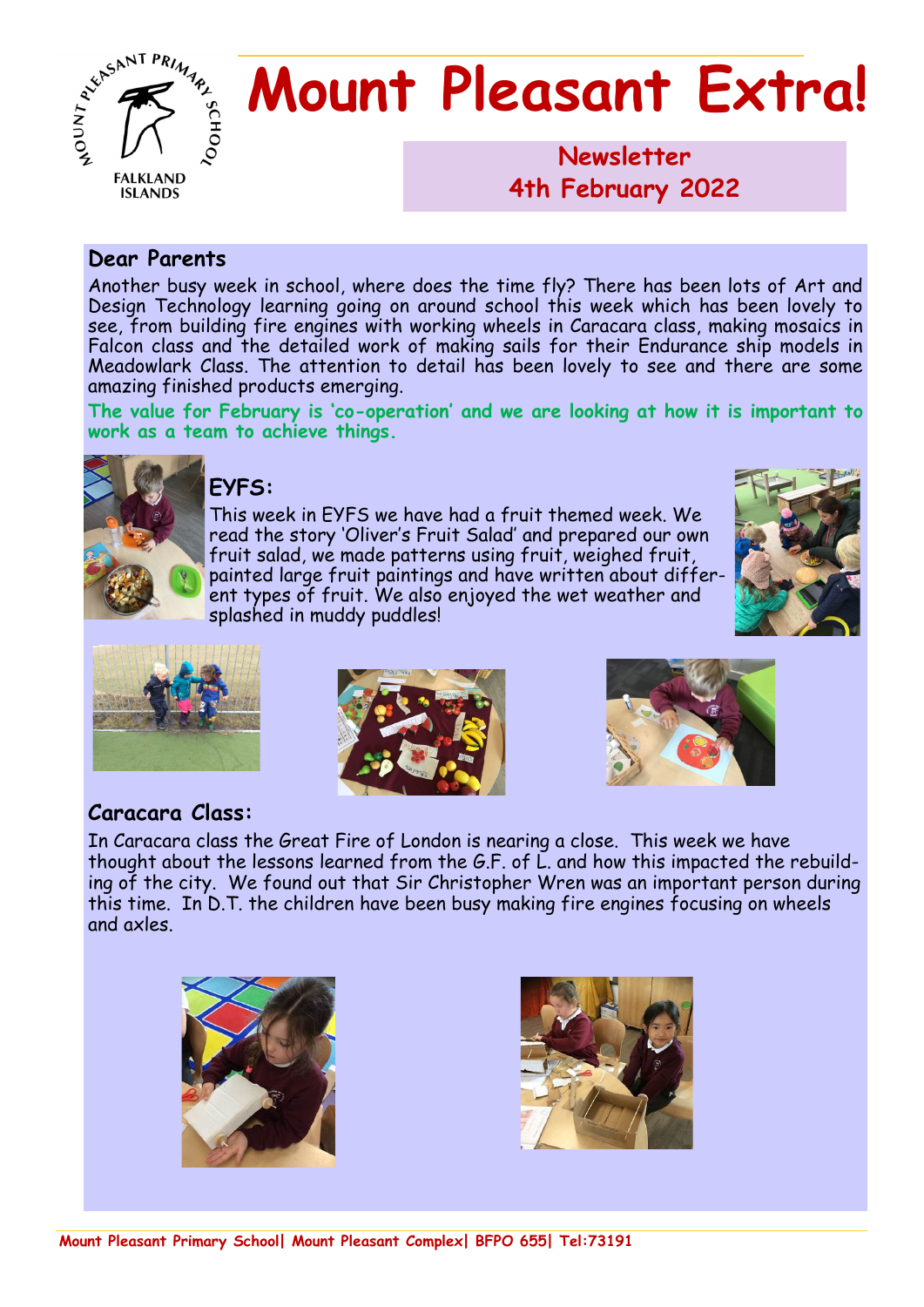## **Newsletter 4th February 2022**

## **Falcon Class:**

This week in science the children have learned about the weathering process. They looked at gravestones from Stanley and discussed why some had the engravings worn away and what might have caused it, before having a go at weathering some rocks themselves. They have also learned about how weathering is different to erosion. In maths Year 4 have moved onto equivalent fractions and year 3 are subtracting amounts of money using column subtraction. English has seen some beautiful descriptive writing where the children have used all of their learning this term to produce some really exciting Pompeii diary entries. In history the children are learning about one of Britain's most famous heroines, Boudicca and how she led a revolt against the Roman occupation. The children have also started to create their mosaic designs in Art and are having to learn about how patient and accurate the artists needed to be! Science club this week focussed on water. The children learned how flowers absorb water by making water walk from cup to cup. They also discovered that due to refraction of light, they could make a coloured picture appear black and white just like magic.







## **Meadowlark Class:**

---This week has been super, for example we finished writing our newspaper reports on Ernest Shackleton. I enjoy it to use up-levelled words to describe something. Maths has also been really interesting; we learnt about percentages which can sometimes be a little bit tricky. My favourite part of the week was when we started learning about the Ancient Greeks.

Rebecca D







This week was amazing. We started to learn about Ancient Greece in History and soon we will be learning more about their scary myths. In Maths we have been learning about converting fractions to percentages and how to find the percentages of amounts. Can you work out 60% of 120? Charlie D